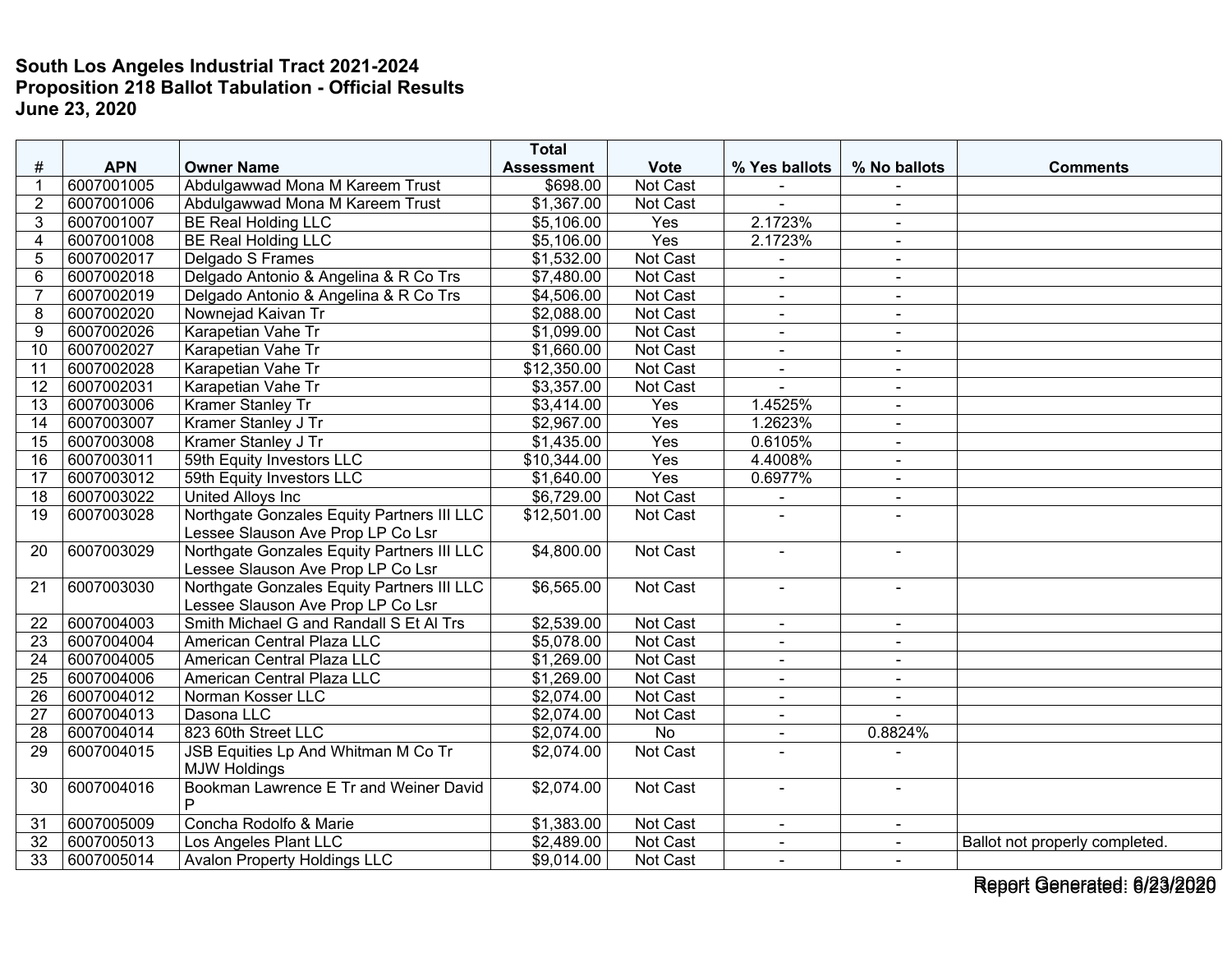|                 |            |                                     | <b>Total</b>      |                 |                |                          |                                |
|-----------------|------------|-------------------------------------|-------------------|-----------------|----------------|--------------------------|--------------------------------|
| #               | <b>APN</b> | <b>Owner Name</b>                   | <b>Assessment</b> | <b>Vote</b>     | % Yes ballots  | % No ballots             | <b>Comments</b>                |
| 34              | 6007005015 | D Delat Partnership                 | \$1,773.00        | Not Cast        |                |                          |                                |
| 35              | 6007005025 | Valsvig Shula Tr                    | \$5,078.00        | Not Cast        | $\blacksquare$ | $\sim$                   |                                |
| 36              | 6007005026 | Karapetian Vahe Tr                  | \$2,539.00        | Not Cast        | $\blacksquare$ | $\sim$                   |                                |
| 37              | 6007005027 | 60th Street Holdings LLC            | \$4,148.00        | Not Cast        | $\blacksquare$ |                          |                                |
| 38              | 6007005028 | Lee Tom S & Miyoung M               | \$2,074.00        | Not Cast        | $\sim$         | $\sim$                   |                                |
| $\overline{39}$ | 6007006008 | Goodman Melvyn & Lynn Trs           | \$2,074.00        | Yes             | 0.8824%        | $\sim$                   |                                |
| 40              | 6007006009 | Daly Bruce B & Hyan Sook Trs        | \$3,111.00        | Yes             | 1.3236%        |                          |                                |
| 41              | 6007006010 | Contreras Sara Tr                   | \$3,111.00        | <b>No</b>       |                | 1.3236%                  |                                |
| 42              | 6007006011 | Hoyer Daniel Tr                     | \$2,074.00        | No              | $\blacksquare$ | 0.8824%                  |                                |
| 43              | 6007006012 | <b>RCB Equities 13 LLC</b>          | \$1,609.00        | <b>No</b>       | $\blacksquare$ | 0.6845%                  |                                |
| 44              | 6007006019 | Kum Soon Han Tr                     | \$1,609.00        | Not Cast        | $\blacksquare$ |                          |                                |
| 45              | 6007006020 | Plan A Investments LLC              | \$2,027.00        | Not Cast        | $\sim$         | $\overline{a}$           | Ballot not properly completed. |
| 46              | 6007006021 | 2807 West Sunset LLC                | \$1,191.00        | Not Cast        | $\blacksquare$ | $\sim$                   |                                |
| 47              | 6007006024 | 2807 West Sunset LLC                | \$4,827.00        | Not Cast        | $\blacksquare$ | $\blacksquare$           |                                |
| $\overline{48}$ | 6007006030 | <b>LAKF LLC</b>                     | \$1,931.00        | Not Cast        | $\overline{a}$ | $\mathbf{r}$             |                                |
| 49              | 6007007001 | Pincus Stephanie Tr                 | \$2,074.00        | Yes             | 0.8824%        | $\overline{\phantom{a}}$ |                                |
| 50              | 6007007002 | <b>United Polyner Materials Inc</b> | \$1,555.00        | <b>No</b>       | $\blacksquare$ | 0.6616%                  |                                |
| 51              | 6007007003 | Nexgen LLC                          | \$2,696.00        | Not Cast        |                |                          |                                |
| 52              | 6007007009 | SIOF 1 Properties LLC               | \$7,148.72        | Not Cast        | $\blacksquare$ | $\blacksquare$           |                                |
| 53              | 6007007015 | GYOF 1 LLC                          | \$4,830.00        | <b>Not Cast</b> | $\blacksquare$ | $\sim$                   |                                |
| 54              | 6007007016 | <b>GYOF 1 LLC</b>                   | \$1,609.00        | Not Cast        | $\blacksquare$ | $\blacksquare$           |                                |
| 55              | 6007007017 | Avalon N61 LLC                      | \$3,137.00        | Not Cast        | $\blacksquare$ | $\sim$                   |                                |
| 56              | 6007007022 | Extra Space Properties 112 LLC      | \$5,637.00        | Not Cast        | $\blacksquare$ | $\sim$                   |                                |
| $\overline{57}$ | 6007008001 | 830 East 61st St                    | \$2,816.00        | Not Cast        | $\blacksquare$ | $\overline{a}$           |                                |
| 58              | 6007008002 | 830 East 61st St                    | \$1,609.00        | Not Cast        | $\blacksquare$ | $\blacksquare$           |                                |
| 59              | 6007008003 | 61st Street Team LLC                | \$2,172.00        | Not Cast        | $\blacksquare$ | $\blacksquare$           |                                |
| 60              | 6007008008 | <b>Great Spot Property Mgmt Inc</b> | \$2,491.00        | Not Cast        | $\overline{a}$ | $\overline{a}$           |                                |
| 61              | 6007008009 | Friend Eleanor Tr                   | \$2,790.00        | Not Cast        | $\blacksquare$ | $\sim$                   |                                |
| 62              | 6007008010 | Flores Jose M & Blanca E Trs        | \$2,508.00        | Not Cast        | ÷,             |                          |                                |
| 63              | 6007008011 | Flores Jose M & Blanca E Trs        | \$2,751.00        | Not Cast        | $\blacksquare$ | $\blacksquare$           |                                |
| 64              | 6007008017 | 825 E 62nd Street LLC               | \$1,841.00        | Not Cast        | $\blacksquare$ | $\blacksquare$           |                                |
| 65              | 6007009001 | Ross Geoffrey S & Maureen Trs       | \$573.00          | Not Cast        | $\blacksquare$ | $\blacksquare$           |                                |
| 66              | 6007009002 | Ross Geoffrey S & Maureen Trs       | \$1,840.00        | Not Cast        | $\overline{a}$ | $\sim$                   |                                |
| 67              | 6007009003 | Sraberg Gerald & Ilene              | \$1,448.00        | Yes             | 0.616%         | $\overline{a}$           |                                |
| 68              | 6007009008 | Hoyer Daniel J Co Tr                | \$3,218.00        | <b>No</b>       | $\blacksquare$ | 1.3691%                  |                                |
| 69              | 6007009009 | <b>Shugar Arnold</b>                | \$1,609.00        | Not Cast        | L.             |                          |                                |
| 70              | 6007009010 | <b>Shugar Arnold</b>                | \$804.00          | Not Cast        | $\blacksquare$ |                          |                                |
| 71              | 6007009011 | Oakland JMO LLC                     | \$804.00          | Not Cast        | $\blacksquare$ | $\sim$                   |                                |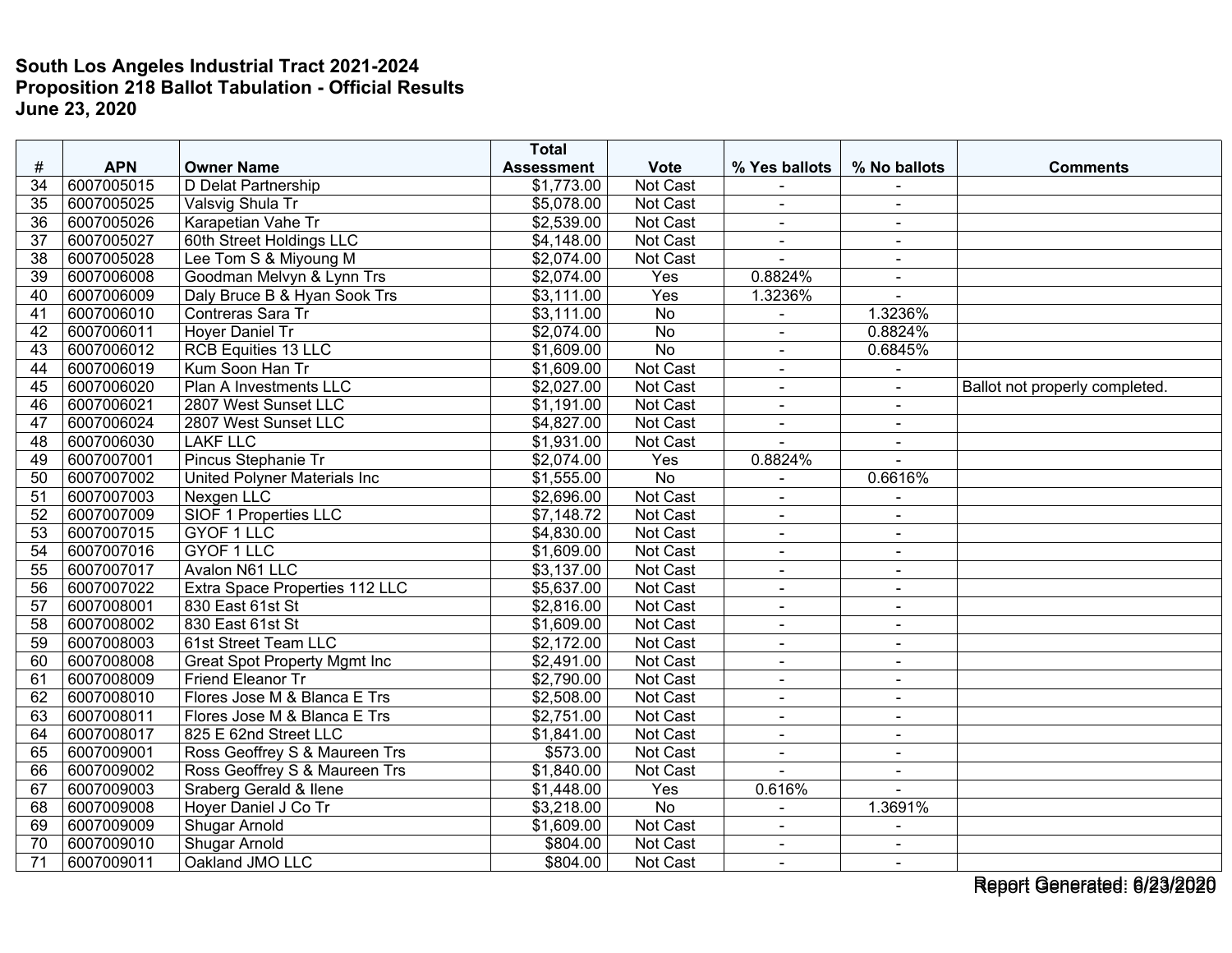|                 |            |                                                      | <b>Total</b>      |                 |                      |                |                                |
|-----------------|------------|------------------------------------------------------|-------------------|-----------------|----------------------|----------------|--------------------------------|
| #               | <b>APN</b> | <b>Owner Name</b>                                    | <b>Assessment</b> | <b>Vote</b>     | % Yes ballots        | % No ballots   | <b>Comments</b>                |
| 72              | 6007009018 | 811 E 62nd Street LLC                                | \$1,473.00        | Not Cast        |                      |                |                                |
| 73              | 6007009019 | Bailey Madelyn K Co Tr and MKB Ventures<br>LP.       | \$2,781.00        | <b>No</b>       |                      | 1.1832%        |                                |
| 74              | 6007009020 | Bailey Madelyn K Co Tr and MKB Ventures<br><b>LP</b> | \$2,578.00        | No              | $\blacksquare$       | 1.0968%        |                                |
| 75              | 6007009021 | Bailey Madelyn K Co Tr and MKB Ventures<br><b>LP</b> | \$737.00          | No              |                      | 0.3136%        |                                |
| 76              | 6007009022 | Bailey Madelyn K Co Tr and MKB Ventures<br><b>LP</b> | \$1,278.00        | No              | $\blacksquare$       | 0.5437%        |                                |
| 77              | 6007010001 | Kahen Farshad and Maher Minoo Co Tr                  | \$9,207.00        | <b>Not Cast</b> | $\blacksquare$       |                | Ballot not properly completed. |
| 78              | 6007010002 | Gage and 62nd LLC                                    | \$1,657.00        | Not Cast        | $\sim$               | $\blacksquare$ |                                |
| 79              | 6007010003 | Gage and 62nd LLC                                    | \$2,026.00        | Not Cast        | $\sim$               | $\blacksquare$ |                                |
| 80              | 6007010007 | Armstrong Gary P and Crane Lloyd                     | \$3,683.00        | <b>Not Cast</b> | $\blacksquare$       | $\blacksquare$ |                                |
| 81              | 6007010012 | Gutowicz Irene Tr Et Al and Altius Corp              | \$1,360.00        | Not Cast        |                      |                |                                |
| 82              | 6007010013 | Leif Suzanne B Tr                                    | \$1,354.00        | No              | $\blacksquare$       | 0.5761%        |                                |
| 83              | 6007010014 | <b>Gheytanchi Invs Group LLC</b>                     | \$1,680.00        | Not Cast        | $\sim$               | $\blacksquare$ |                                |
| 84              | 6007010015 | <b>Gage Star Mgmt Holdings LLC</b>                   | \$2,676.00        | Not Cast        | $\blacksquare$       | $\blacksquare$ |                                |
| 85              | 6007010020 | Gutowicz Irene Tr Et Al and Altius Corp              | \$1,358.00        | Not Cast        | $\blacksquare$       | $\blacksquare$ |                                |
| 86              | 6007010021 | Baradarian Michael and Shabanfar Nahid               | \$5,524.00        | <b>Not Cast</b> | $\overline{a}$       | $\blacksquare$ |                                |
| 87              | 6007011001 | <b>LJTH LLC</b>                                      | \$3,698.00        | Yes             | 1.5733%              | $\blacksquare$ |                                |
| 88              | 6007011002 | <b>Benjamins Maurice</b>                             | \$6,846.00        | Yes             | 2.9126%              | $\sim$         |                                |
| 89              | 6007011003 | Harpoot LLC and Van Breene 3 LLC                     | \$3,687.00        | Not Cast        |                      | $\sim$         |                                |
| 90              | 6007011011 | 6309 Central Avenue LLC                              | \$9,601.00        | Yes             | 4.0847%              | $\blacksquare$ |                                |
| 91              | 6007015002 | Jedlick Michael & Gail Tr                            | \$1,837.00        | Yes             | 0.7815%              | $\blacksquare$ |                                |
| 92              | 6007015003 | Jedlick Michael & Gail Tr                            | \$507.00          | Yes             | 0.2157%              | $\blacksquare$ |                                |
| 93              | 6007015004 | 746 Washington Investments LLC                       | \$696.00          | Not Cast        |                      | $\blacksquare$ |                                |
| 94              | 6007015009 | Friend Eleanor Tr                                    | \$710.00          | Not Cast        | $\ddot{\phantom{1}}$ | $\blacksquare$ |                                |
| 95              | 6007015010 | Friend Eleanor Tr                                    | \$831.00          | Not Cast        | $\ddot{\phantom{1}}$ | $\blacksquare$ |                                |
| 96              | 6007015011 | Zohrabian Melinda                                    | \$1,669.00        | <b>Not Cast</b> |                      |                |                                |
| 97              | 6007015012 | Melinda Zohrabian                                    | \$834.00          | Not Cast        | $\overline{a}$       | $\sim$         |                                |
| 98              | 6007015022 | <b>Mckinley Properties LLC</b>                       | \$3,436.00        | Yes             | 1.4618%              | $\sim$         |                                |
| $\overline{99}$ | 6007015023 | <b>Metax Properties Inc</b>                          | \$1,977.00        | Not Cast        |                      | $\blacksquare$ |                                |
| 100             | 6007015024 | Yaghoubi Farhad                                      | \$2,097.00        | Not Cast        |                      | $\blacksquare$ |                                |
| 101             | 6007015025 | <b>ADP Investments LLC</b>                           | \$1,211.00        | Not Cast        | $\sim$               | $\blacksquare$ |                                |
| 102             | 6007015026 | <b>ADP Investments LLC</b>                           | \$939.00          | Not Cast        |                      | $\sim$         |                                |
| 103             | 6007016004 | National Sandblasting Co Inc                         | \$3,674.00        | Yes             | 1.5631%              | $\blacksquare$ |                                |
| 104             | 6007016009 | General Investment & Development Co<br><b>LLC</b>    | \$1,804.00        | Not Cast        |                      | $\sim$         |                                |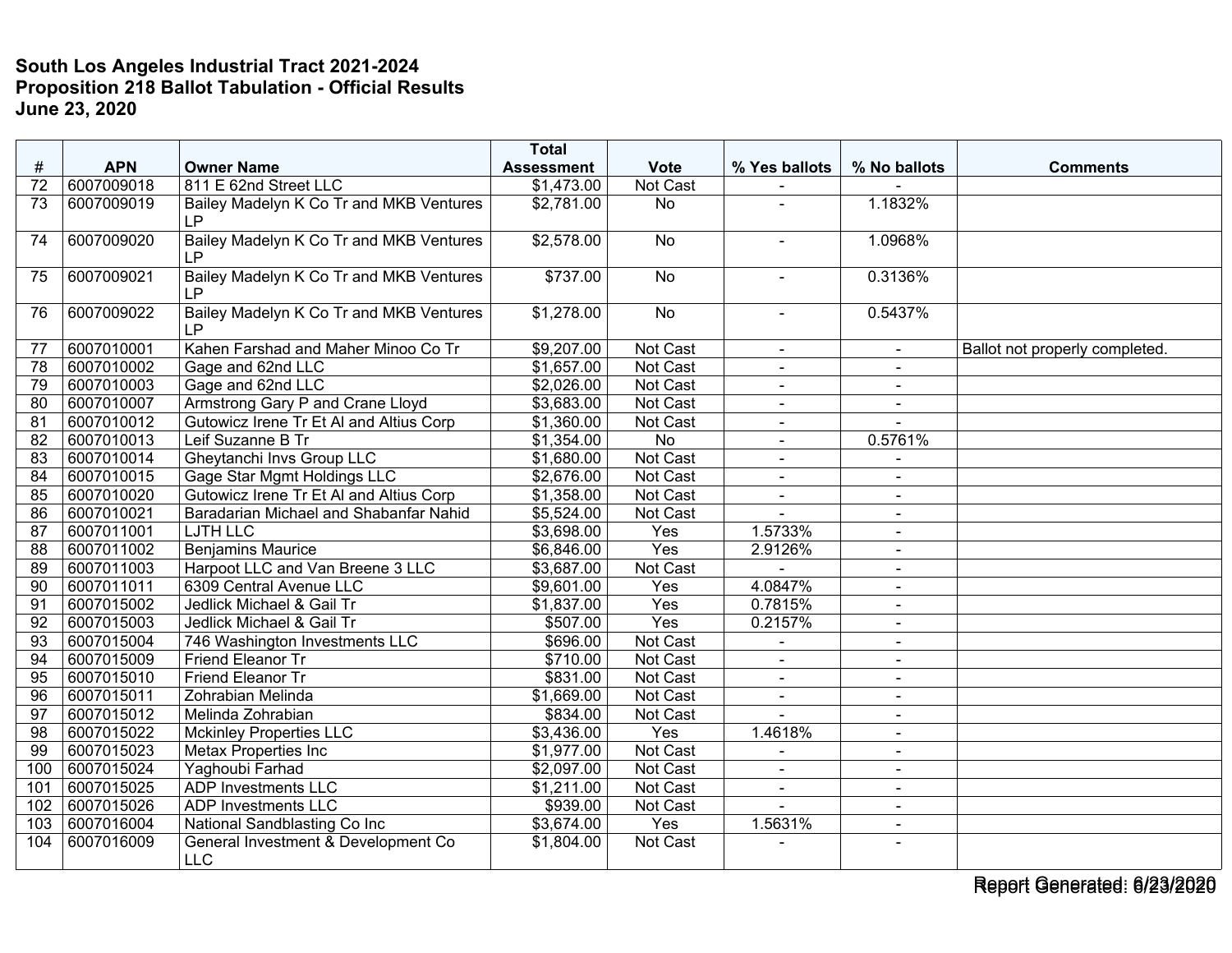|                 |            |                                                          | <b>Total</b>      |             |                |                |                                   |
|-----------------|------------|----------------------------------------------------------|-------------------|-------------|----------------|----------------|-----------------------------------|
| #               | <b>APN</b> | <b>Owner Name</b>                                        | <b>Assessment</b> | <b>Vote</b> | % Yes ballots  | % No ballots   | <b>Comments</b>                   |
| 105             | 6007016012 | <b>MBA Standford LLC</b>                                 | \$2,490.00        | Not Cast    |                |                |                                   |
| 106             | 6007016013 | <b>MBA Standford LLC</b>                                 | \$2,155.00        | Not Cast    |                | $\blacksquare$ |                                   |
| 107             | 6007016018 | 7006 Stanford LLC                                        | \$4,185.00        | Yes         | 1.7805%        | $\blacksquare$ |                                   |
| 108             | 6007016019 | Wilheim Olga Tr                                          | \$1,569.00        | Yes         | 0.6675%        | $\blacksquare$ |                                   |
| 109             | 6007016023 | <b>Vodhanel Commercial LLC</b>                           | \$4,628.00        | Not Cast    | $\blacksquare$ | $\blacksquare$ |                                   |
| 110             | 6007016025 | General Investment & Development Co<br><b>LLC</b>        | \$992.00          | Not Cast    |                |                |                                   |
| 111             | 6007017002 | Flores Luis & Angelica and Paredes Victor<br>and Christa | \$1,114.00        | Yes         | 0.4739%        | $\blacksquare$ |                                   |
| 112             | 6007017003 | Maldonado Jose C Maria D & Antonio Tr                    | \$1,888.00        | Not Cast    | $\blacksquare$ | $\blacksquare$ | Ballot not properly completed.    |
| 113             | 6007017004 | Maldonado Jose C & Maria D Trs                           | \$3,209.00        | Not Cast    | $\blacksquare$ |                | Ballot not properly completed.    |
| 114             | 6007017005 | 6500 Stanford Avenue LLC                                 | \$4,730.00        | Not Cast    | $\blacksquare$ | $\sim$         |                                   |
| 115             | 6007017013 | 6633 Mckinley Ave LLC                                    | \$902.00          | Not Cast    |                | $\sim$         |                                   |
| 116             | 6007017014 | Gonzalez Adam                                            | \$902.00          | Yes         | 0.3838%        |                |                                   |
| 117             | 6007017015 | <b>Reininger Ben</b>                                     | \$3,789.00        | Not Cast    |                | $\blacksquare$ |                                   |
| 118             | 6007017016 | <b>Reininger Ben</b>                                     | \$902.00          | Not Cast    | $\blacksquare$ | $\blacksquare$ |                                   |
| 119             | 6007017021 | Albulgawwad Mona M                                       | \$6,278.00        | Not Cast    | $\blacksquare$ | $\blacksquare$ |                                   |
| 120             | 6007018002 | <b>Balsamo Salvatore J Trs</b>                           | \$698.00          | Not Cast    |                | $\blacksquare$ |                                   |
| 121             | 6007018003 | <b>Balsamo Salvatore J Trs</b>                           | \$2,387.00        | Not Cast    | $\blacksquare$ | $\blacksquare$ |                                   |
| 122             | 6007018004 | <b>Balsamo Salvatore J Trs</b>                           | \$1,405.00        | Not Cast    | $\blacksquare$ | $\sim$         |                                   |
| 123             | 6007018011 | Pak Soon Chun N                                          | \$2,372.00        | Not Cast    |                | $\blacksquare$ |                                   |
| 124             | 6007018012 | <b>Terramax USA LLC</b>                                  | \$9,626.00        | Not Cast    | $\mathbf{r}$   | $\blacksquare$ |                                   |
| 125             | 6007018013 | Guillermina Dondiego Inc                                 | \$3,209.00        | Not Cast    | $\blacksquare$ | $\sim$         |                                   |
| 126             | 6007018014 | Dilella Miguel A Sr Tr                                   | \$6,836.00        | Non Vote    | $\blacksquare$ | $\blacksquare$ | Vote choice not marked on ballot. |
| 127             | 6007018028 | Martinez Miguel A & Maria C Trs                          | \$465.00          | Not Cast    |                |                |                                   |
| 128             | 6007018029 | Flores Luis & Angelica and Paredes Victor<br>and Christa | \$861.00          | Yes         | 0.3663%        |                |                                   |
| 129             | 6007019001 | 6809 Stanford Avenue LLC                                 | \$6,289.00        | Yes         | 2.6756%        | $\sim$         |                                   |
| 130             | 6007019002 | 6809 Stanford Avenue LLC                                 | \$2,620.00        | Yes         | 1.1147%        | $\sim$         |                                   |
| 131             | 6007019007 | <b>Andhill Company</b>                                   | \$10,725.00       | Yes         | 4.5629%        | $\blacksquare$ |                                   |
| 132             | 6007019008 | Telon Jesse R                                            | \$1,254.00        | Not Cast    |                | $\sim$         |                                   |
| 133             | 6007019011 | <b>Andhill Company</b>                                   | \$1,999.00        | Yes         | 0.8505%        | $\sim$         |                                   |
| $\frac{134}{ }$ | 6007019012 | Karubian Ralph K Tr                                      | \$3,209.00        | Yes         | 1.3653%        | $\blacksquare$ |                                   |
| 135             | 6007019013 | Karubian Ralph K Tr                                      | \$2,888.00        | Yes         | 1.2287%        | $\blacksquare$ |                                   |
| 136             | 6007019018 | <b>Turner Paul Tr</b>                                    | \$6,417.00        | Not Cast    |                | $\sim$         |                                   |
| 137             | 6007019019 | Millenium Equity Funding LLC                             | \$8,938.00        | Yes         | 3.8027%        | $\sim$         |                                   |
| 138             | 6007019020 | Teng Yen Li J Co Tr                                      | \$3,093.00        | Yes         | 1.3159%        | $\sim$         |                                   |
| 139             | 6007001001 | Radco Investments                                        | \$1,572.00        | Not Cast    | $\blacksquare$ | $\blacksquare$ |                                   |

Report Generated: 6/23/2020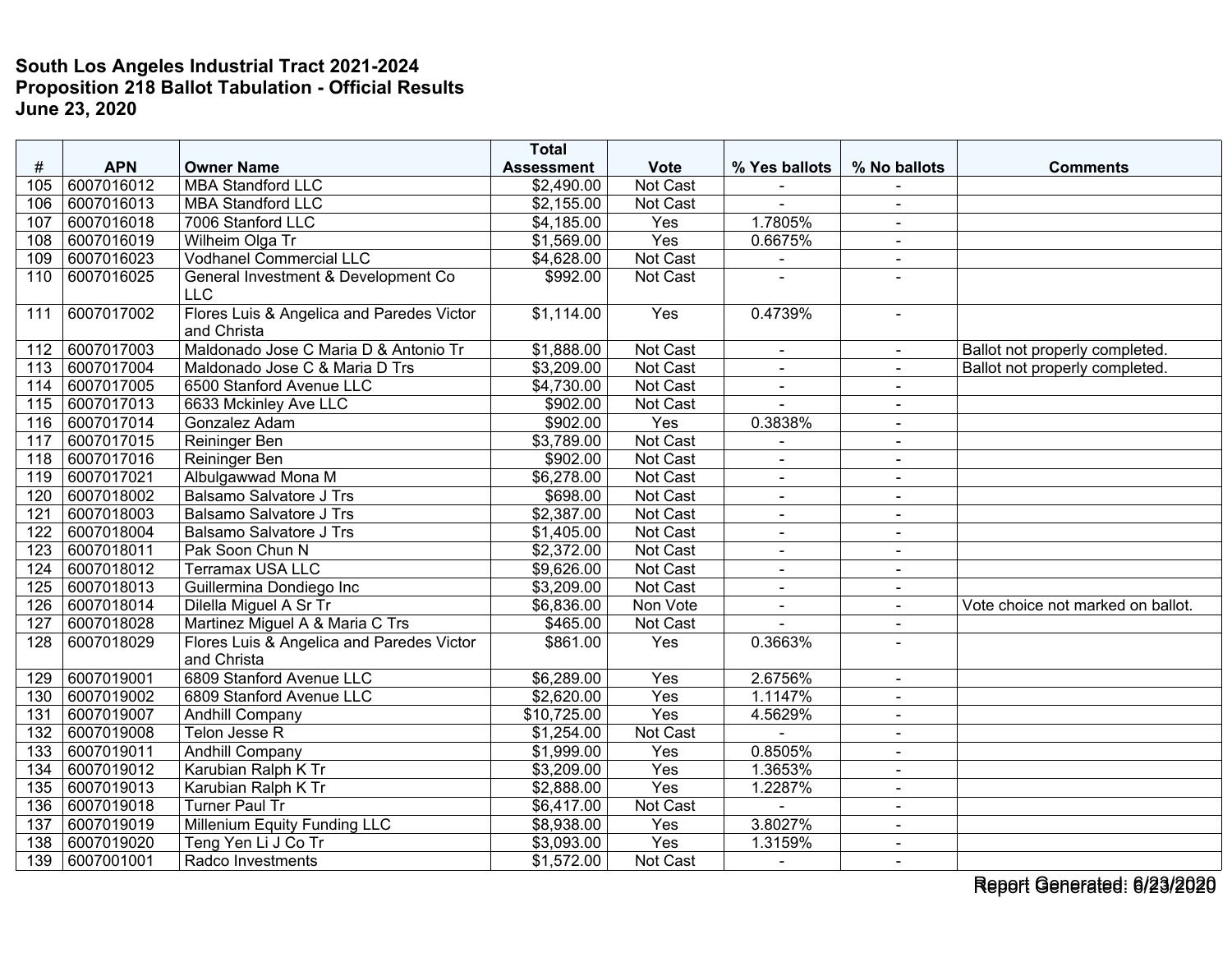|     |            |                                            | <b>Total</b>      |                 |                |                |                                |
|-----|------------|--------------------------------------------|-------------------|-----------------|----------------|----------------|--------------------------------|
| #   | <b>APN</b> | <b>Owner Name</b>                          | <b>Assessment</b> | <b>Vote</b>     | % Yes ballots  | % No ballots   | <b>Comments</b>                |
| 140 | 6007001009 | Sovran Acquisition LP                      | \$3,404.00        | Not Cast        |                |                |                                |
| 141 | 6007001900 | D Delat Partnership                        | \$1,465.00        | <b>Not Cast</b> | ÷.             | $\sim$         |                                |
| 142 | 6007002001 | <b>Sovran Acquisition LP</b>               | \$3,404.00        | Not Cast        | $\blacksquare$ | $\blacksquare$ |                                |
| 143 | 6007002008 | Karapetian Vahe Tr                         | \$1,702.00        | Not Cast        | $\sim$         | $\blacksquare$ |                                |
| 144 | 6007002009 | Karapetian Vahe Tr                         | \$1,702.00        | Not Cast        | $\blacksquare$ | $\sim$         |                                |
| 145 | 6007002021 | Nownejad Kaivan Tr                         | \$320.00          | Not Cast        | $\blacksquare$ | $\sim$         |                                |
| 146 | 6007002022 | Delgado Ramiro Co Tr                       | \$2,093.00        | Not Cast        |                | $\sim$         | Ballot not properly completed. |
| 147 | 6007002023 | Delgado Ramiro Co Tr                       | \$4,643.00        | Not Cast        | $\blacksquare$ | $\sim$         |                                |
| 148 | 6007002024 | Karapetian Vahe Tr                         | \$3,271.00        | Not Cast        | ÷.             | $\blacksquare$ |                                |
| 149 | 6007002032 | Karapetian Vahe Tr                         | \$12,963.00       | Not Cast        | $\blacksquare$ | $\sim$         |                                |
| 150 | 6007003001 | Karapetian Vahe Tr                         | \$1,702.00        | Not Cast        | $\blacksquare$ | $\sim$         |                                |
| 151 | 6007003004 | South Avalon Boulevard Corp                | \$3,326.00        | Not Cast        | $\blacksquare$ | $\sim$         |                                |
| 152 | 6007003005 | Gonzalez Efrain E & Rosa A Trs             | \$3,412.00        | Not Cast        |                | $\blacksquare$ |                                |
| 153 | 6007003013 | 59th Equity Investors LLC                  | \$5,407.00        | Yes             | 2.3004%        | $\sim$         |                                |
| 154 | 6007003014 | Karabel & Sons Investments                 | \$3,004.00        | Not Cast        |                | $\sim$         | Ballot not properly completed. |
| 155 | 6007003015 | Karapetian Vahe Tr                         | \$3,004.00        | Not Cast        | ÷,             | $\blacksquare$ |                                |
| 156 | 6007003016 | Karapetian Vahe Tr                         | \$3,004.00        | Not Cast        | $\blacksquare$ | $\sim$         |                                |
| 157 | 6007003031 | Northgate Gonzales Equity Partners III LLC | \$2,932.00        | Not Cast        | ÷.             | $\sim$         |                                |
|     |            | Lessee Slauson Ave Prop LP Co Lsr          |                   |                 |                |                |                                |
| 158 | 6007003032 | Karapetian Vahe Tr                         | \$3,755.00        | Not Cast        |                | $\sim$         |                                |
| 159 | 6007004001 | Goodman Melvyn & Lynn Trs                  | \$5,078.00        | Yes             | 2.1604%        | $\overline{a}$ |                                |
| 160 | 6007004002 | Smith Michael G and Randall S Et Al Trs    | \$2,539.00        | <b>Not Cast</b> | $\blacksquare$ | $\sim$         |                                |
| 161 | 6007004007 | American Central Plaza LLC                 | \$2,539.00        | Not Cast        | ä,             | $\blacksquare$ |                                |
| 162 | 6007004008 | American Central Plaza LLC                 | \$9,490.00        | Not Cast        | $\blacksquare$ | $\sim$         |                                |
| 163 | 6007004009 | J & B Enterprises                          | \$7,060.00        | Not Cast        | $\blacksquare$ | $\blacksquare$ |                                |
| 164 | 6007004010 | VM Realty LLC and Bender Martin            | \$9,523.00        | Not Cast        | $\blacksquare$ | $\sim$         |                                |
| 165 | 6007005001 | Delgado Ramiro & F Co Trs                  | \$4,574.00        | Not Cast        | $\blacksquare$ | $\sim$         | Ballot not properly completed. |
| 166 | 6007005004 | Sandoval Raul & Luisa H                    | \$1,549.00        | Not Cast        |                |                |                                |
| 167 | 6007005007 | Karapetian Vahe Tr                         | \$1,269.00        | Not Cast        | $\sim$         | $\sim$         |                                |
| 168 | 6007005008 | Concha Rodolfo & Marie                     | \$1,269.00        | Not Cast        | $\blacksquare$ | $\sim$         |                                |
| 169 | 6007005016 | Contreras Sara Tr                          | \$8,296.00        | No              | $\blacksquare$ | 3.5295%        |                                |
| 170 | 6007005018 | Sandoval Raul & Luisa H                    | \$5,002.00        | Not Cast        | $\overline{a}$ |                |                                |
| 171 | 6007005019 | Delgado Ramiro & F Co Trs                  | \$5,129.00        | Not Cast        | $\blacksquare$ | $\sim$         | Ballot not properly completed. |
| 172 | 6007005020 | Pacific Center Place LLC                   | \$4,824.00        | Not Cast        | $\blacksquare$ | $\sim$         |                                |
| 173 | 6007006002 | <b>MBB Partners</b>                        | \$3,790.00        | Not Cast        |                |                | Ballot received late.          |
| 174 | 6007006005 | <b>RDMM Properties LLC</b>                 | \$1,244.00        | Not Cast        | $\blacksquare$ | $\sim$         |                                |
| 175 | 6007006006 | <b>RDMM Properties LLC</b>                 | \$1,244.00        | Not Cast        | $\sim$         | $\sim$         |                                |
| 176 | 6007006007 | <b>RDMM Properties LLC</b>                 | \$1,739.00        | Not Cast        | $\blacksquare$ | $\blacksquare$ |                                |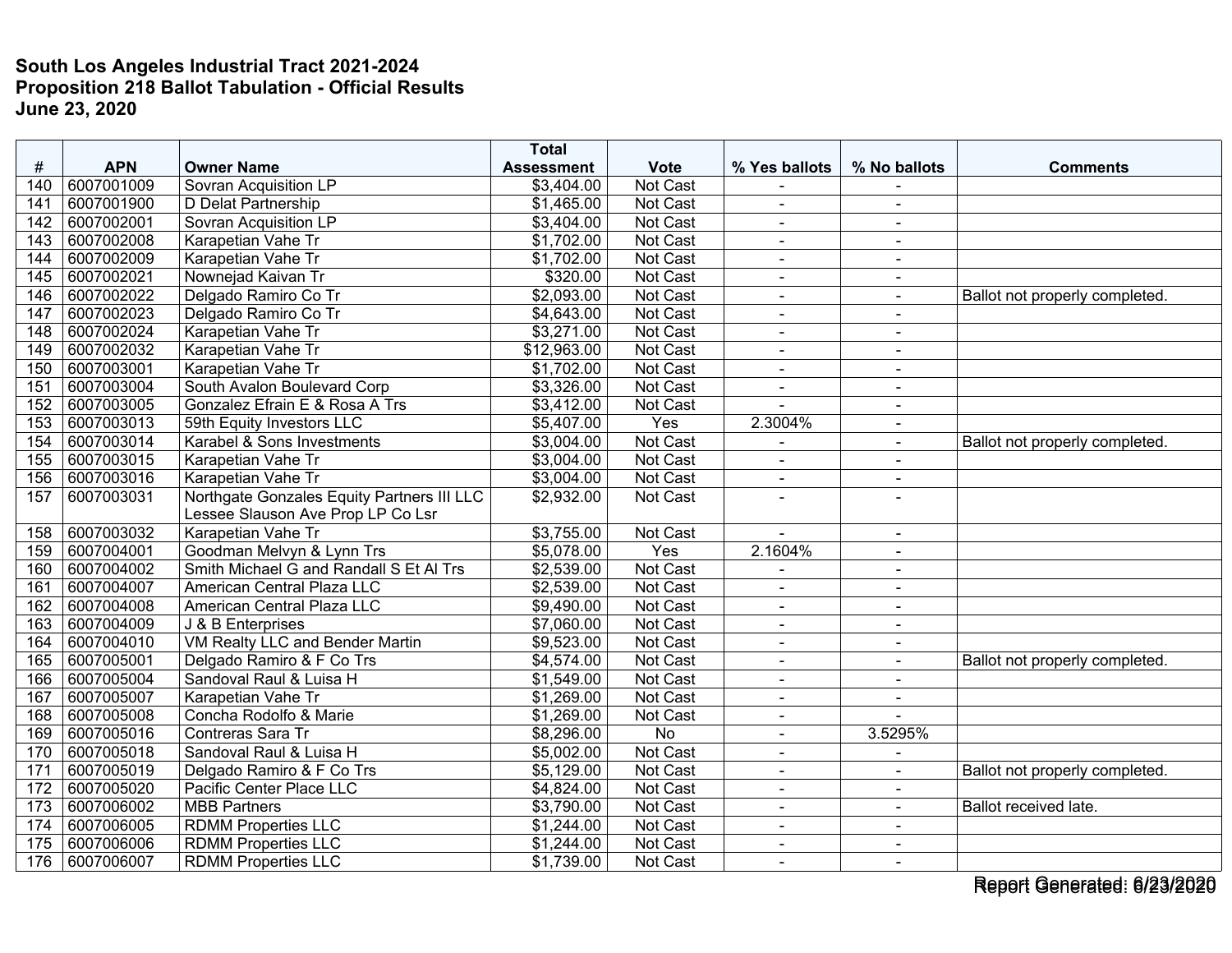|     |            |                                          | <b>Total</b>      |                 |                |                          |                                |
|-----|------------|------------------------------------------|-------------------|-----------------|----------------|--------------------------|--------------------------------|
| #   | <b>APN</b> | <b>Owner Name</b>                        | <b>Assessment</b> | <b>Vote</b>     | % Yes ballots  | % No ballots             | <b>Comments</b>                |
| 177 | 6007006013 | RCB Equities 13 LLC                      | \$1,931.00        | <b>No</b>       |                | 0.8215%                  |                                |
| 178 | 6007006016 | <b>LAKF LLC</b>                          | \$1,287.00        | <b>Not Cast</b> | $\blacksquare$ | $\sim$                   |                                |
| 179 | 6007006017 | Kum Soon Han Tr                          | \$804.00          | Not Cast        | $\blacksquare$ | $\blacksquare$           |                                |
| 180 | 6007006018 | Kum Soon Han Tr                          | \$804.00          | Not Cast        | ÷,             | $\blacksquare$           |                                |
| 181 | 6007006025 | <b>MBB Partners</b>                      | \$7,076.00        | <b>Not Cast</b> | $\blacksquare$ | $\sim$                   | Ballot received late.          |
| 182 | 6007006026 | Los Angeles Plant LLC                    | \$1,233.00        | Not Cast        | $\blacksquare$ | $\ddot{\phantom{1}}$     | Ballot not properly completed. |
| 183 | 6007006027 | Los Angeles Plant LLC                    | \$822.00          | Not Cast        |                |                          | Ballot not properly completed. |
| 184 | 6007006029 | 721 E 61 LA LLC                          | \$3,218.00        | Not Cast        | $\blacksquare$ | $\sim$                   |                                |
| 185 | 6007007004 | Nexgen LLC                               | \$2,489.00        | Not Cast        | $\blacksquare$ | $\blacksquare$           |                                |
| 186 | 6007007005 | <b>SIOF 1 Properties LLC</b>             | \$2,592.38        | Not Cast        | $\blacksquare$ | $\overline{\phantom{a}}$ |                                |
| 187 | 6007007006 | SIOF 1 Properties LLC                    | \$1,659.12        | Not Cast        | $\blacksquare$ | $\blacksquare$           |                                |
| 188 | 6007007007 | SIOF 1 Properties LLC                    | \$2,488.68        | Not Cast        | $\blacksquare$ | $\sim$                   |                                |
| 189 | 6007007008 | SIOF 1 Properties LLC                    | \$1,448.20        | Not Cast        | ÷,             | $\blacksquare$           |                                |
| 190 | 6007007018 | Valles Investments LLC                   | \$885.00          | Not Cast        |                |                          |                                |
| 191 | 6007007019 | <b>MP Placentia LLC</b>                  | \$804.00          | Not Cast        | $\blacksquare$ | $\sim$                   |                                |
| 192 | 6007007020 | MP Placentia LLC                         | \$3,218.00        | Not Cast        | $\blacksquare$ | $\blacksquare$           |                                |
| 193 | 6007007021 | Friend Eleanor Tr                        | \$891.00          | Not Cast        | $\blacksquare$ | $\sim$                   |                                |
| 194 | 6007008004 | 61st Street Team LLC                     | \$2,816.00        | Not Cast        | $\blacksquare$ | $\sim$                   |                                |
| 195 | 6007008005 | <b>MBYG LLC</b>                          | \$644.00          | Not Cast        | $\blacksquare$ | $\sim$                   |                                |
| 196 | 6007008006 | <b>MBYG LLC</b>                          | \$3,269.00        | Not Cast        |                | $\sim$                   |                                |
| 197 | 6007008007 | Kramer Stanley J Tr                      | \$5,025.00        | Yes             | 2.1379%        | $\overline{a}$           |                                |
| 198 | 6007008012 | Kadera Monica W and Waller John B        | \$1,473.00        | Not Cast        |                | $\blacksquare$           |                                |
| 199 | 6007008013 | Kadera Monica W and Waller John B        | \$1,657.00        | <b>Not Cast</b> | ä,             | $\sim$                   |                                |
| 200 | 6007008014 | 827 E 62nd Street LLC                    | \$2,854.00        | Yes             | 1.2142%        | $\sim$                   |                                |
| 201 | 6007008015 | 827 E 62nd Street LLC                    | \$1,841.00        | Yes             | 0.7833%        | $\blacksquare$           |                                |
| 202 | 6007008016 | 827 E 62nd Street LLC                    | \$2,118.00        | Yes             | 0.9011%        | $\blacksquare$           |                                |
| 203 | 6007009004 | <b>Sraberg Gerald &amp; Ilene</b>        | \$2,574.00        | Yes             | 1.0951%        | $\sim$                   |                                |
| 204 | 6007009005 | Sraberg Bradley G Tr                     | \$1,609.00        | Yes             | 0.6845%        |                          |                                |
| 205 | 6007009006 | City Paper Box Co                        | \$1,287.00        | Yes             | 0.5476%        | $\overline{a}$           |                                |
| 206 | 6007009007 | Hoyer Daniel J Co Tr Et Al               | \$804.00          | $\overline{No}$ | $\blacksquare$ | 0.3421%                  |                                |
| 207 | 6007009012 | Hoyer Daniel Co Tr and Jennifer Holtzman | \$1,609.00        | Not Cast        |                |                          |                                |
|     |            | <b>Inc</b>                               |                   |                 |                |                          |                                |
| 208 | 6007009013 | Infinity Mgmt Holdings LLC               | \$804.00          | Not Cast        | $\blacksquare$ | $\blacksquare$           |                                |
| 209 | 6007009014 | <b>BV Industries LLC</b>                 | \$804.00          | Not Cast        | $\blacksquare$ | $\sim$                   |                                |
| 210 | 6007009015 | <b>BV Industries LLC</b>                 | \$2,011.00        | Not Cast        |                | $\overline{a}$           |                                |
| 211 | 6007009023 | 707 62nd Street Property LLC             | \$3,675.00        | Yes             | 1.5635%        | $\blacksquare$           |                                |
| 212 | 6007009024 | LA Prep Properties II LLC                | \$1,841.00        | Yes             | 0.7833%        | $\sim$                   |                                |
| 213 | 6007009025 | LA Prep Properties II LLC                | \$9,207.00        | Yes             | 3.9171%        | $\sim$                   |                                |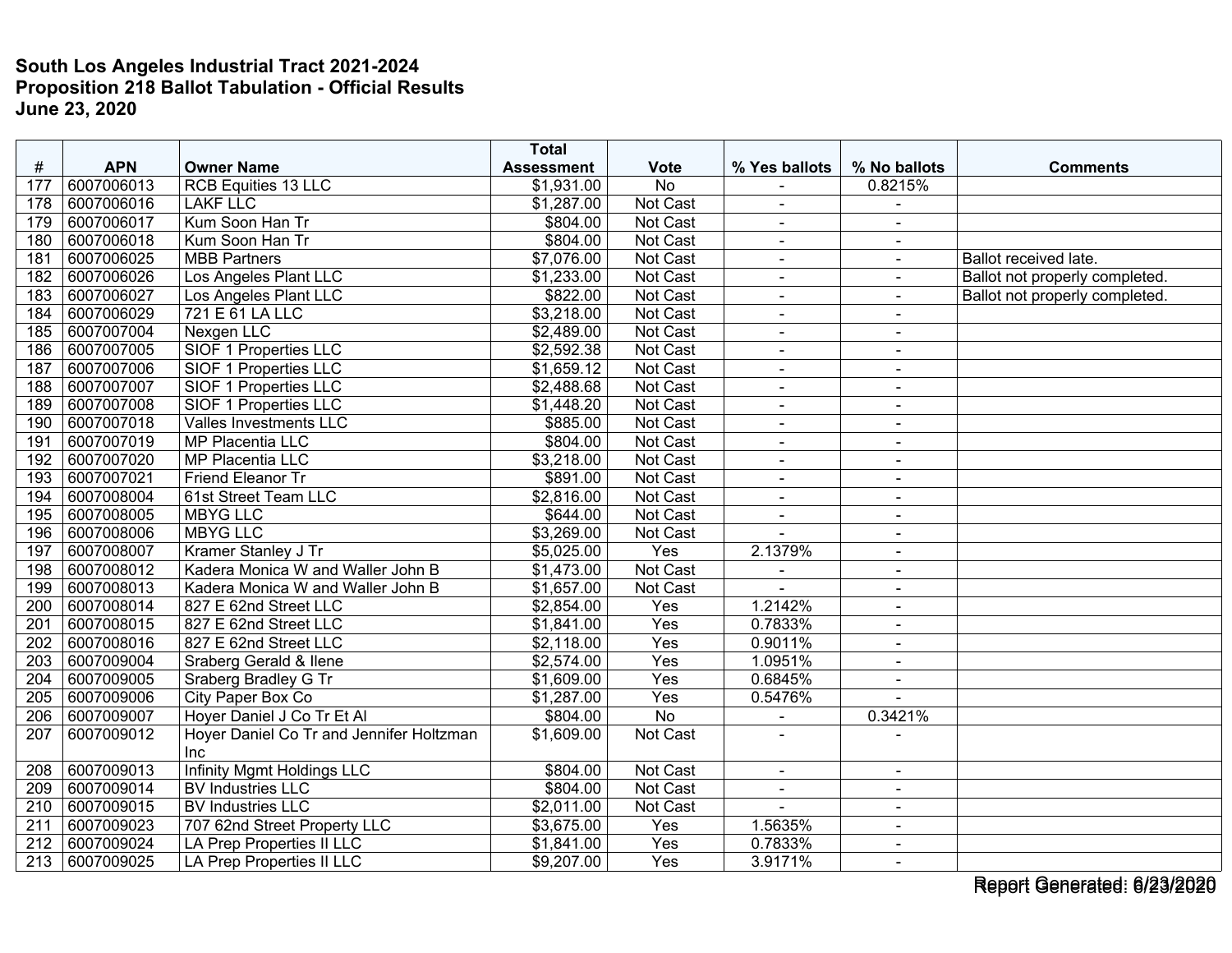|                  |            |                                           | <b>Total</b>      |                 |                |                |                                |
|------------------|------------|-------------------------------------------|-------------------|-----------------|----------------|----------------|--------------------------------|
| #                | <b>APN</b> | <b>Owner Name</b>                         | <b>Assessment</b> | <b>Vote</b>     | % Yes ballots  | % No ballots   | <b>Comments</b>                |
| 214              | 6007009026 | 819 E 62nd Street LLC                     | \$1,473.00        | Not Cast        |                |                |                                |
| 215              | 6007010008 | <b>Armstrong Gary P Tr</b>                | \$1,841.00        | <b>Not Cast</b> |                | $\blacksquare$ |                                |
| 216              | 6007010009 | <b>Benjamins Maurice</b>                  | \$1,591.00        | Yes             | 0.6769%        | $\blacksquare$ |                                |
| 217              | 6007010010 | <b>Benjamins Maurice</b>                  | \$1,372.00        | Yes             | 0.5837%        | $\blacksquare$ |                                |
| 218              | 6007010011 | Umana Jose                                | \$1,709.00        | <b>Not Cast</b> |                | $\blacksquare$ |                                |
| 219              | 6007010016 | Kohen Jerry & Orit Trs                    | \$999.00          | Not Cast        |                | $\sim$         | Ballot not properly completed. |
| 220              | 6007010017 | Kohen Jerry & Orit Trs                    | \$1,660.00        | Not Cast        |                |                | Ballot not properly completed. |
| 221              | 6007010018 | Kohen Jerry & Orit Trs                    | \$4,940.00        | <b>Not Cast</b> | $\sim$         | $\blacksquare$ | Ballot not properly completed. |
| 222              | 6007010019 | Gage Equity LLC                           | \$1,351.00        | Yes             | 0.5748%        | $\sim$         |                                |
| 223              | 6007011004 | Armstrong Gary P Tr                       | \$2,836.00        | Not Cast        |                |                |                                |
| 224              | 6007011005 | Bailey Madelyn K Co Tr and MKB Ventures   | \$4,213.00        | No              |                | 1.7924%        |                                |
|                  |            | <b>LP</b>                                 |                   |                 |                |                |                                |
| 225              | 6007011009 | 900 East 62nd Street LLC                  | \$6,603.00        | Yes             | 2.8092%        | $\blacksquare$ |                                |
| $\overline{226}$ | 6007011010 | <b>AMF</b> Properties Inc                 | \$7,251.00        | Yes             | 3.0849%        | $\overline{a}$ |                                |
| 227              | 6007015005 | Zohrabian Melinda                         | \$1,652.00        | Not Cast        |                | $\sim$         |                                |
| 228              | 6007015006 | Walman Mitchell M Co Tr                   | \$3,964.00        | <b>Not Cast</b> | $\overline{a}$ | $\blacksquare$ |                                |
| 229              | 6007015007 | Zohrabian Melinda                         | \$1,414.00        | Not Cast        | $\blacksquare$ | $\blacksquare$ |                                |
| 230              | 6007015008 | Lulu Land LLC                             | \$710.00          | Not Cast        | $\sim$         | $\blacksquare$ |                                |
| 231              | 6007015017 | Melinda Zohrabian                         | \$2,046.00        | <b>Not Cast</b> | $\sim$         | $\sim$         |                                |
| 232              | 6007015018 | Gee Danny and Edmond Et Al                | \$2,053.00        | <b>Not Cast</b> |                | $\sim$         |                                |
| 233              | 6007015020 | <b>Mckinley Properties LLC</b>            | \$686.00          | Yes             | 0.2919%        | $\sim$         |                                |
| 234              | 6007015021 | <b>Mckinley Properties LLC</b>            | \$2,064.00        | Yes             | 0.8781%        | $\sim$         |                                |
| 235              | 6007015027 | MLB3 LLC                                  | \$3,746.00        | Not Cast        | $\overline{a}$ | $\sim$         |                                |
| 236              | 6007016001 | 2121 Pico Dev LLC                         | \$1,239.00        | Not Cast        | $\blacksquare$ | $\blacksquare$ |                                |
| 237              | 6007016002 | 2121 Pico Dev LLC                         | \$926.00          | <b>Not Cast</b> | $\sim$         | $\sim$         |                                |
| 238              | 6007016003 | 2121 Pico Dev LLC                         | \$1,806.00        | Not Cast        | $\blacksquare$ | $\blacksquare$ |                                |
| 239              | 6007016014 | General Electric Co                       | \$9,055.00        | Not Cast        |                | $\sim$         |                                |
| 240              | 6007016015 | 7006 Stanford LLC                         | \$2,093.00        | Yes             | 0.8905%        | $\sim$         |                                |
| 241              | 6007016016 | 7006 Stanford LLC                         | \$1,046.00        | Yes             | 0.445%         | $\sim$         |                                |
| 242              | 6007016017 | 7006 Stanford LLC                         | \$2,093.00        | Yes             | 0.8905%        | $\blacksquare$ |                                |
| 243              | 6007016026 | Wilheim Olga Tr                           | \$2,581.00        | Yes             | 1.0981%        | $\blacksquare$ |                                |
| 244              | 6007016028 | General Investment & Development Co       | \$1,804.00        | <b>Not Cast</b> |                | $\sim$         |                                |
|                  |            | <b>LLC</b>                                |                   |                 |                |                |                                |
| 245              | 6007016029 | <b>Vodhanel Commercial LLC</b>            | \$4,420.00        | Not Cast        | $\blacksquare$ | $\blacksquare$ |                                |
| 246              | 6007016030 | General Investment & Development Co       | \$5,413.00        | Not Cast        |                |                |                                |
|                  |            | <b>LLC</b>                                |                   |                 |                |                |                                |
| 247              | 6007017001 | Flores Luis & Angelica and Paredes Victor | \$1,699.00        | Yes             | 0.7228%        | $\blacksquare$ |                                |
|                  |            | and Christa                               |                   |                 |                |                |                                |